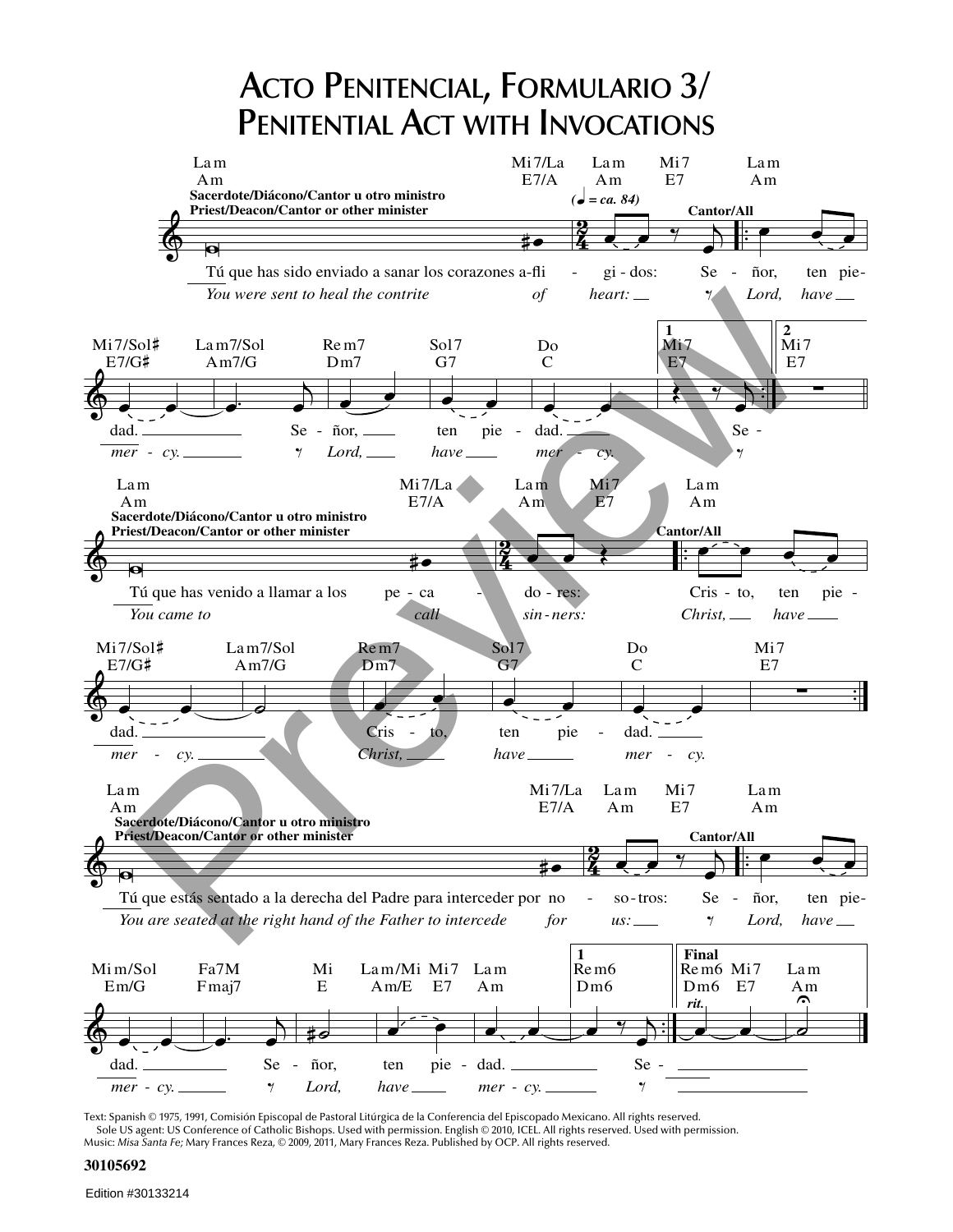#### **GLORIA/GLORY TO GOD**



Nota: El estribillo se puede repetir después de cada estrofa. O bien, después de cantar el estribillo la primera vez, se puede omitir, cantando las estrofas de **principio a fin, terminando con la estrofa 3 y el amén.**

Note: The refrain can be repeated after each verse or after singing the refrain the first time, it can be omitted singing straight through the verses, ending with **verse 3 and the amen.**

Text: Spanish © 1975, 1991, Comisión Episcopal de Pastoral Litúrgica de la Conferencia del Episcopado Mexicano. All rights reserved. Sole US agent: US Conference of Catholic Bishops. Used with permission. English © 2010, ICEL. All rights reserved. Used with permission.<br>Music: *Misa Santa Fe; M*ary Frances Reza, © 2009, 2011, Mary Frances Reza. Publishe

#### **30105660**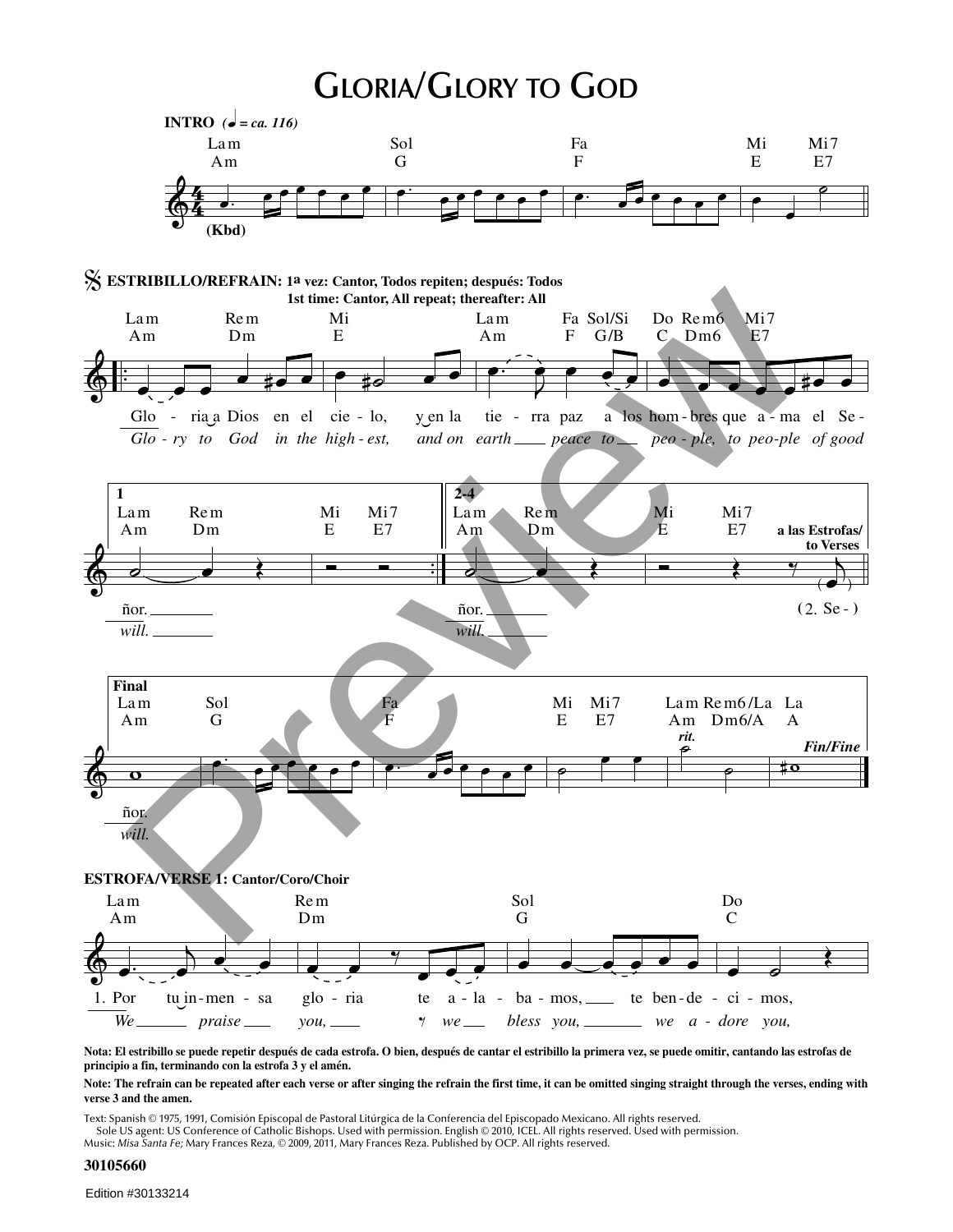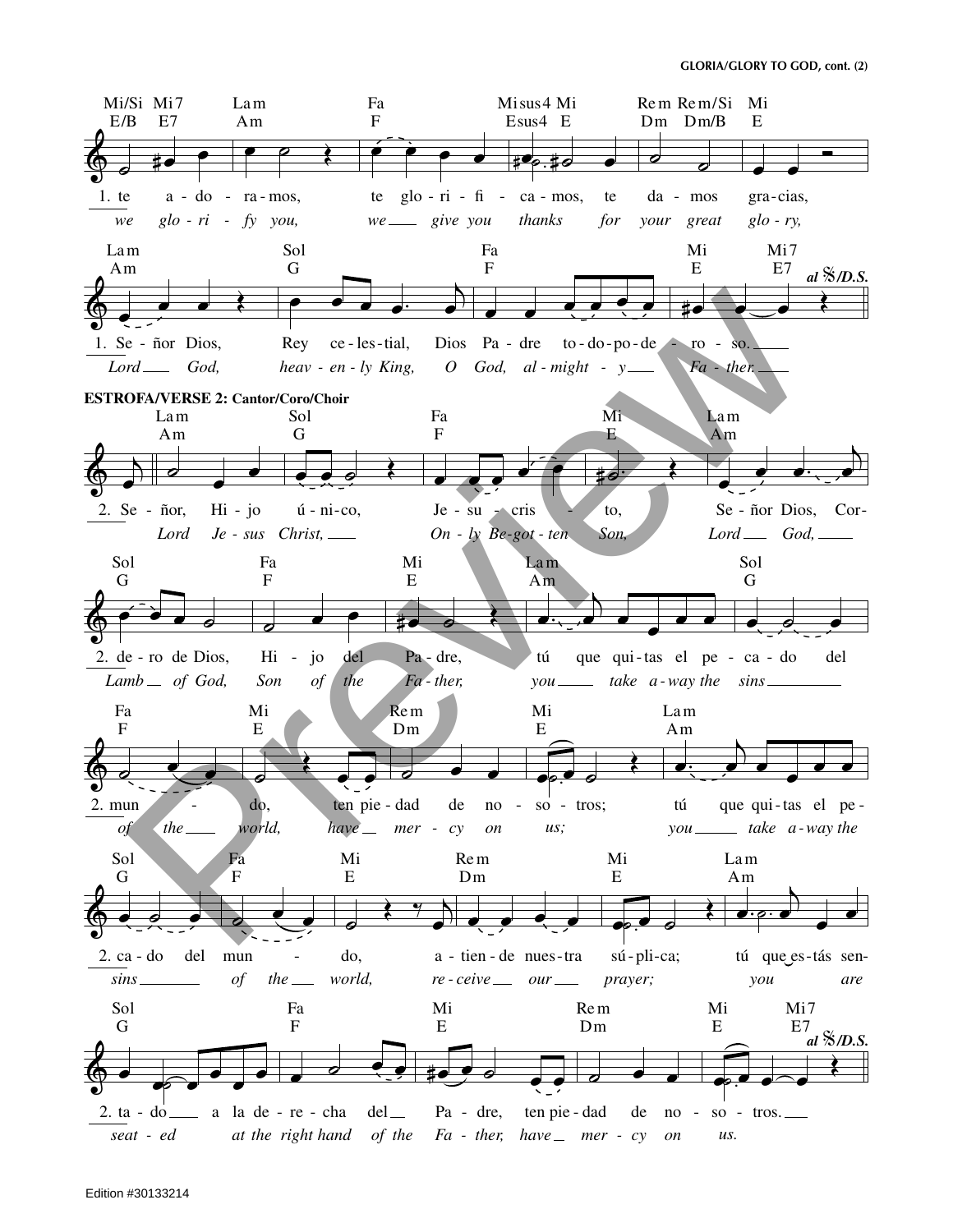**GLORIA/GLORY TO GOD, cont. (3)** 

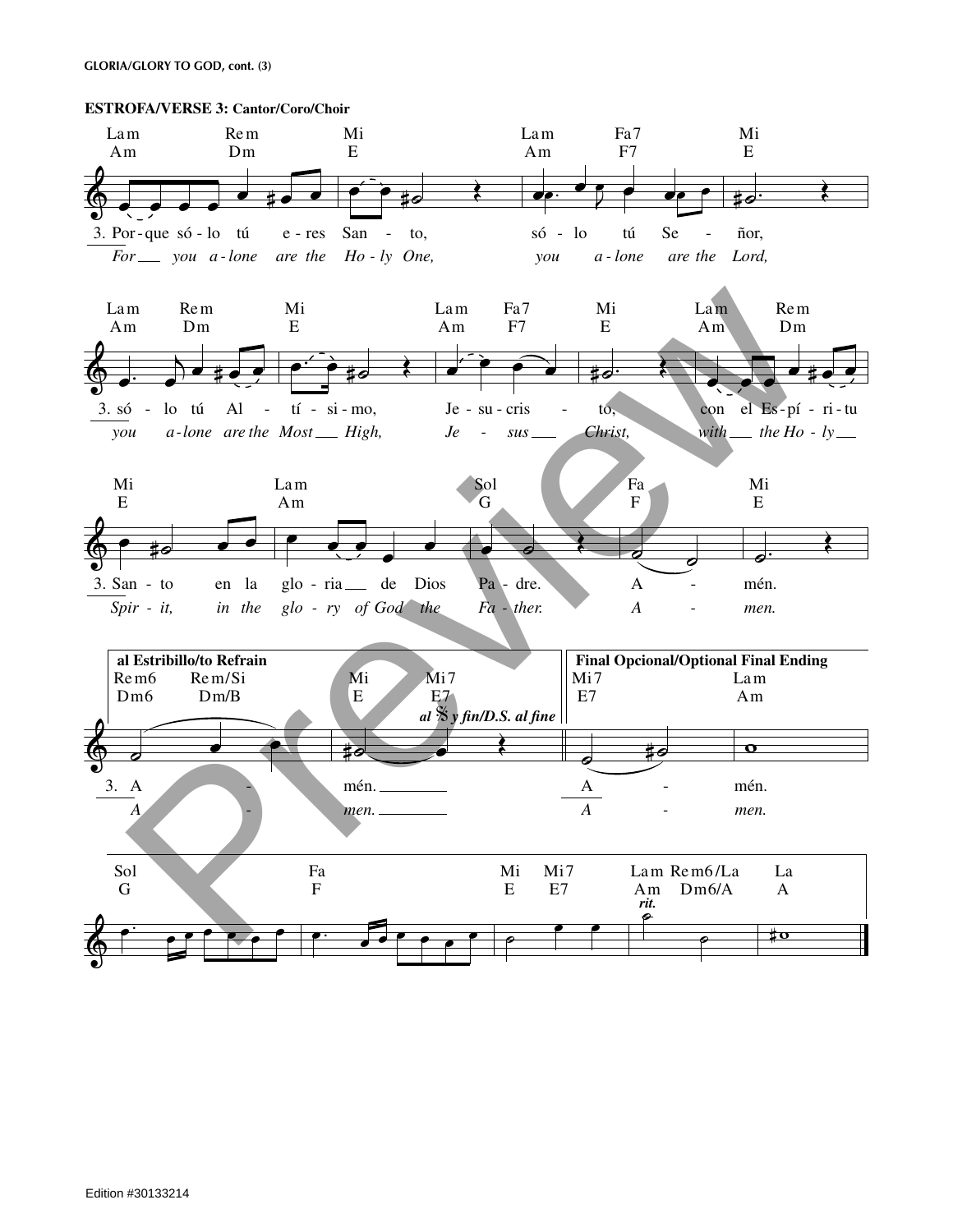# **SANTO/HOLY**



Text: Spanish © 1975, 1991, Comisión Episcopal de Pastoral Litúrgica de la Conferencia del Episcopado Mexicano. All rights reserved. Sole US agent: US Conference of Catholic Bishops. Used with permission. English © 2010, ICEL All rights reserved. Used with permission.<br>Music: *Misa Santa Fe;* Mary Frances Reza, © 2009, 2011, Mary Frances Reza. Published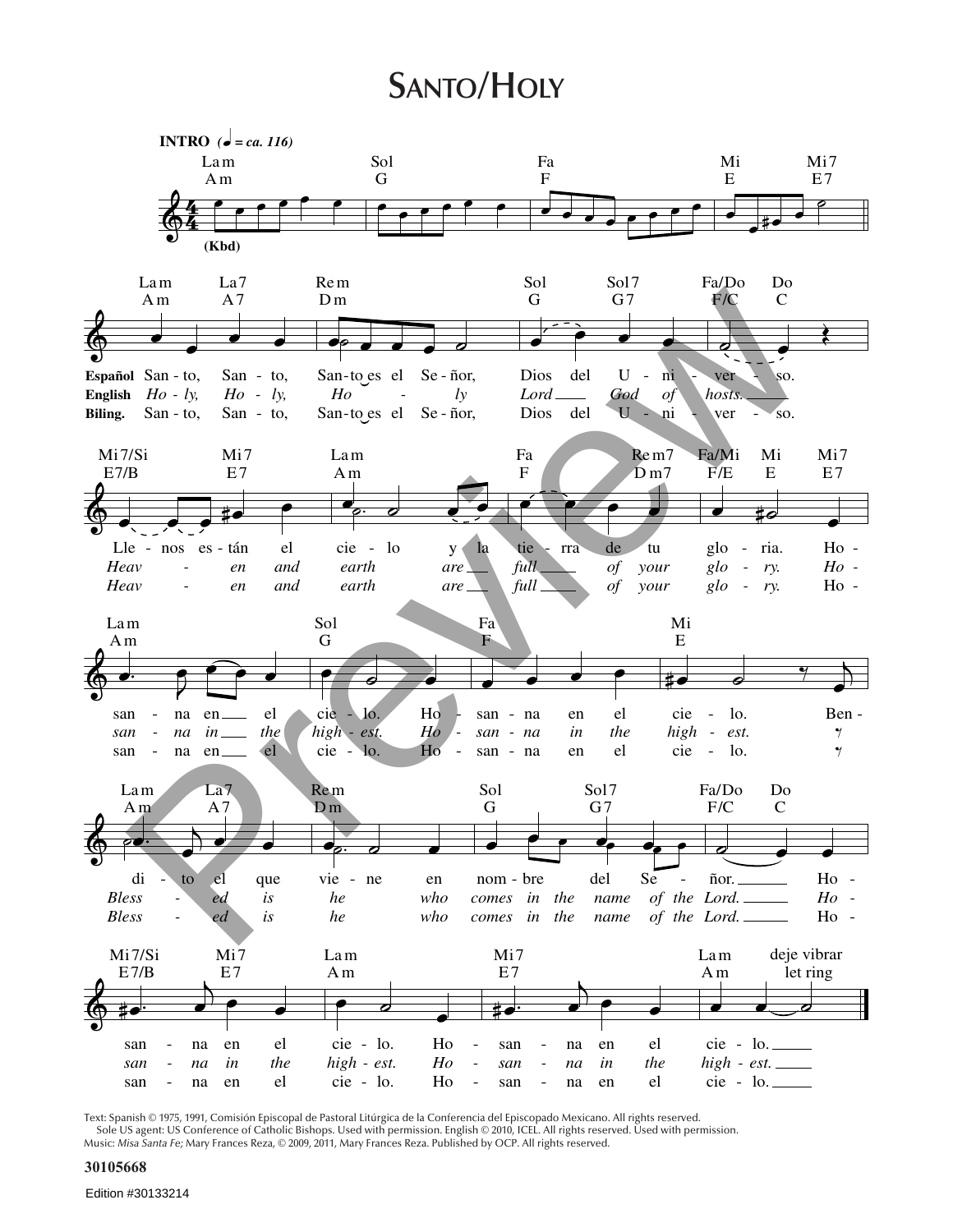#### **POR TU CRUZ/SAVE US, SAVIOR**



Text: Spanish © 1975, 1991, Comisión Episcopal de Pastoral Litúrgica de la Conferencia del Episcopado Mexicano. All rights reserved. Sole US agent: US Conference of Catholic Bishops. Used with permission. English © 2010, ICEL. All rights reserved. Used with permission. Music: *Misa Santa Fe;* Mary Frances Reza, © 2009, 2011, Mary Frances Reza. Published by OCP. All rights reserved.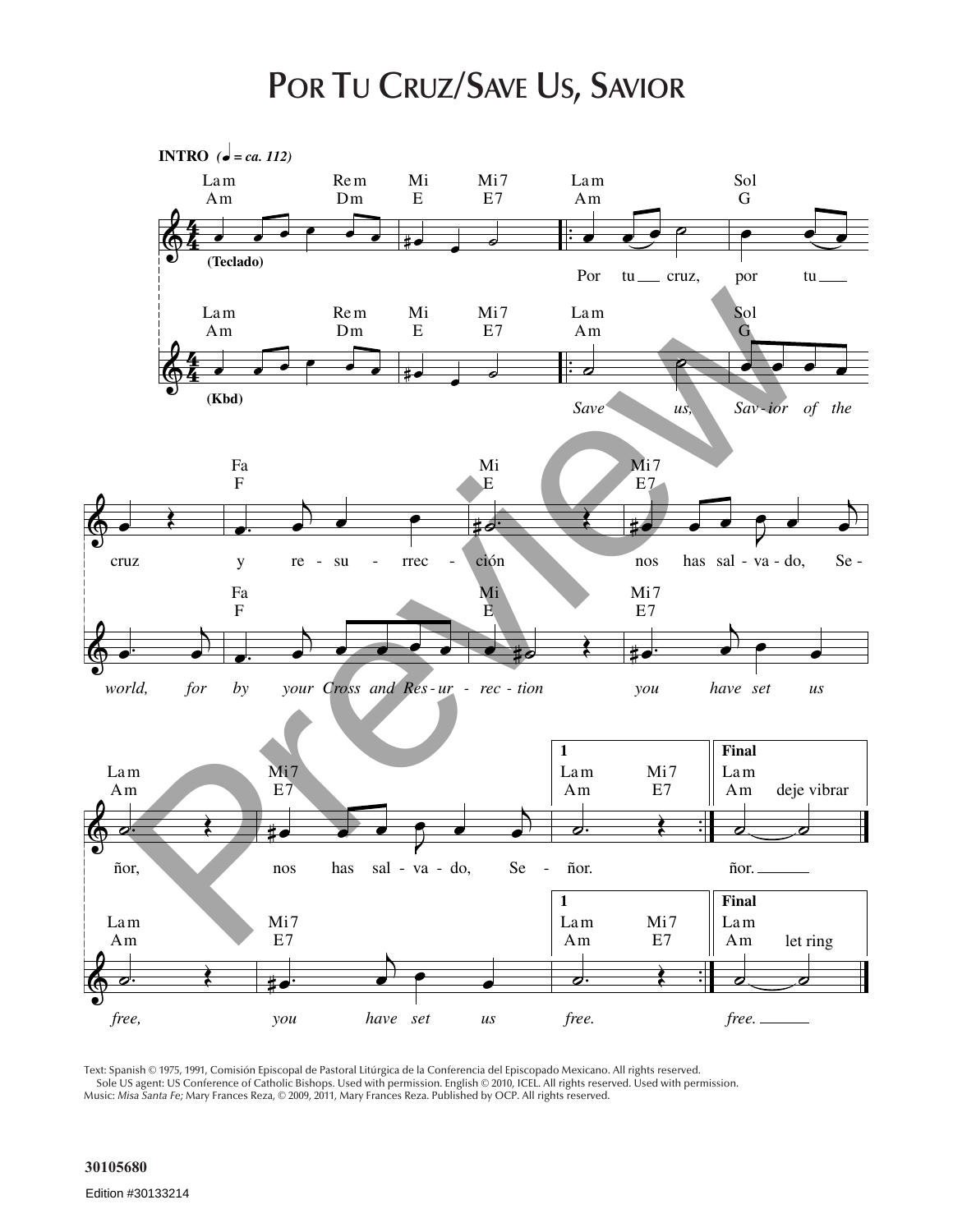# **AMÉN/AMEN**